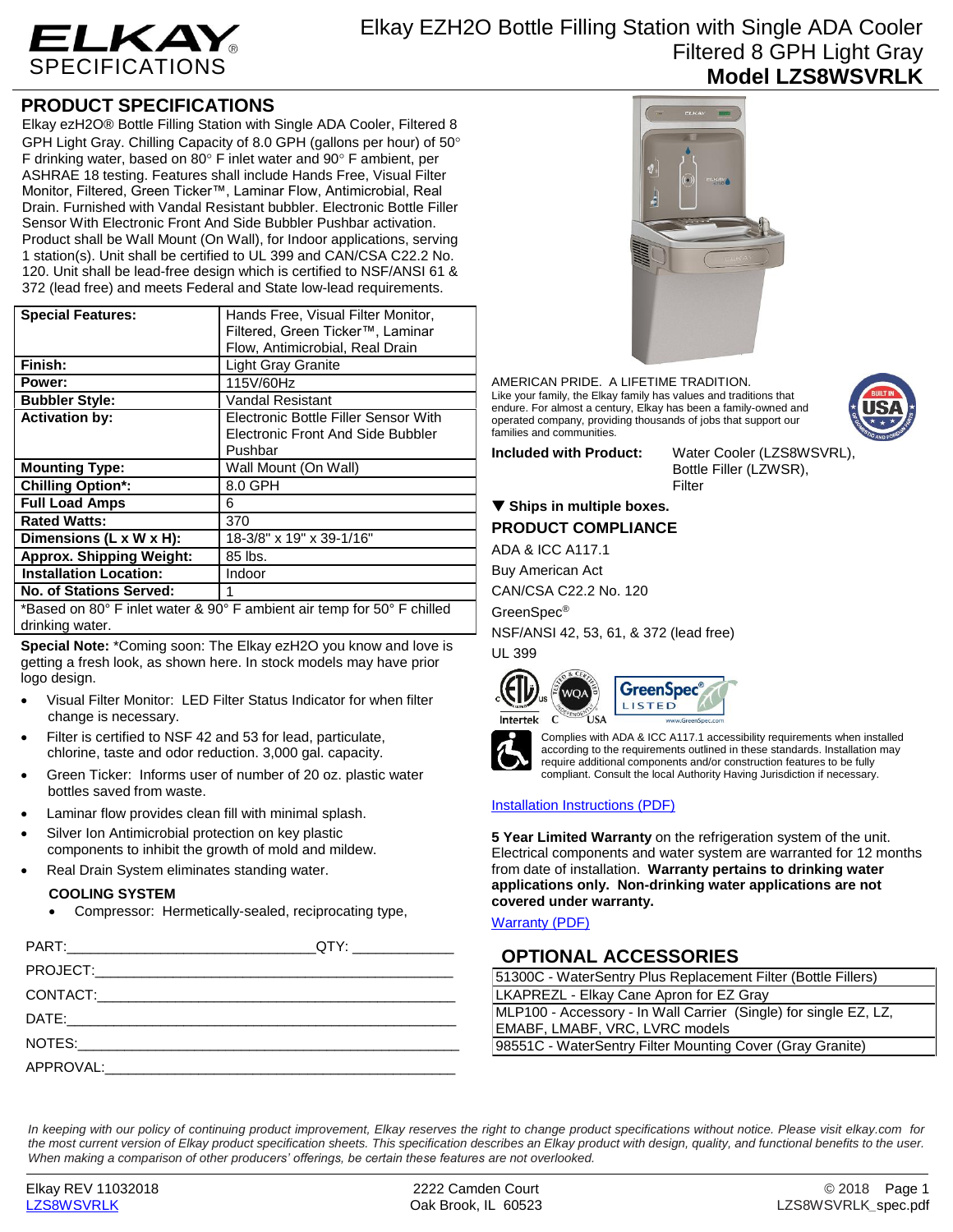

single phase. Sealed-in lifetime lubrication.

- Condenser: Fan cooled, copper tube with aluminum fins. Fan motor is permanently lubricated.
- Cooling Unit: Combination tube-tank type. Continuous copper tubing with is fully insulated with EPS foam that meets UL requirements for self-extinguishing material.
- Refrigerant Control: Refrigerant R-134a is controlled by accurately calibrated capillary tube.
- Temperature Control: Easily accessible enclosed adjustable thermostat is factory preset. Requires no adjustment other than for altitude requirements.

*In keeping with our policy of continuing product improvement, Elkay reserves the right to change product specifications without notice. Please visit elkay.com for the most current version of Elkay product specification sheets. This specification describes an Elkay product with design, quality, and functional benefits to the user. When making a comparison of other producers' offerings, be certain these features are not overlooked.*